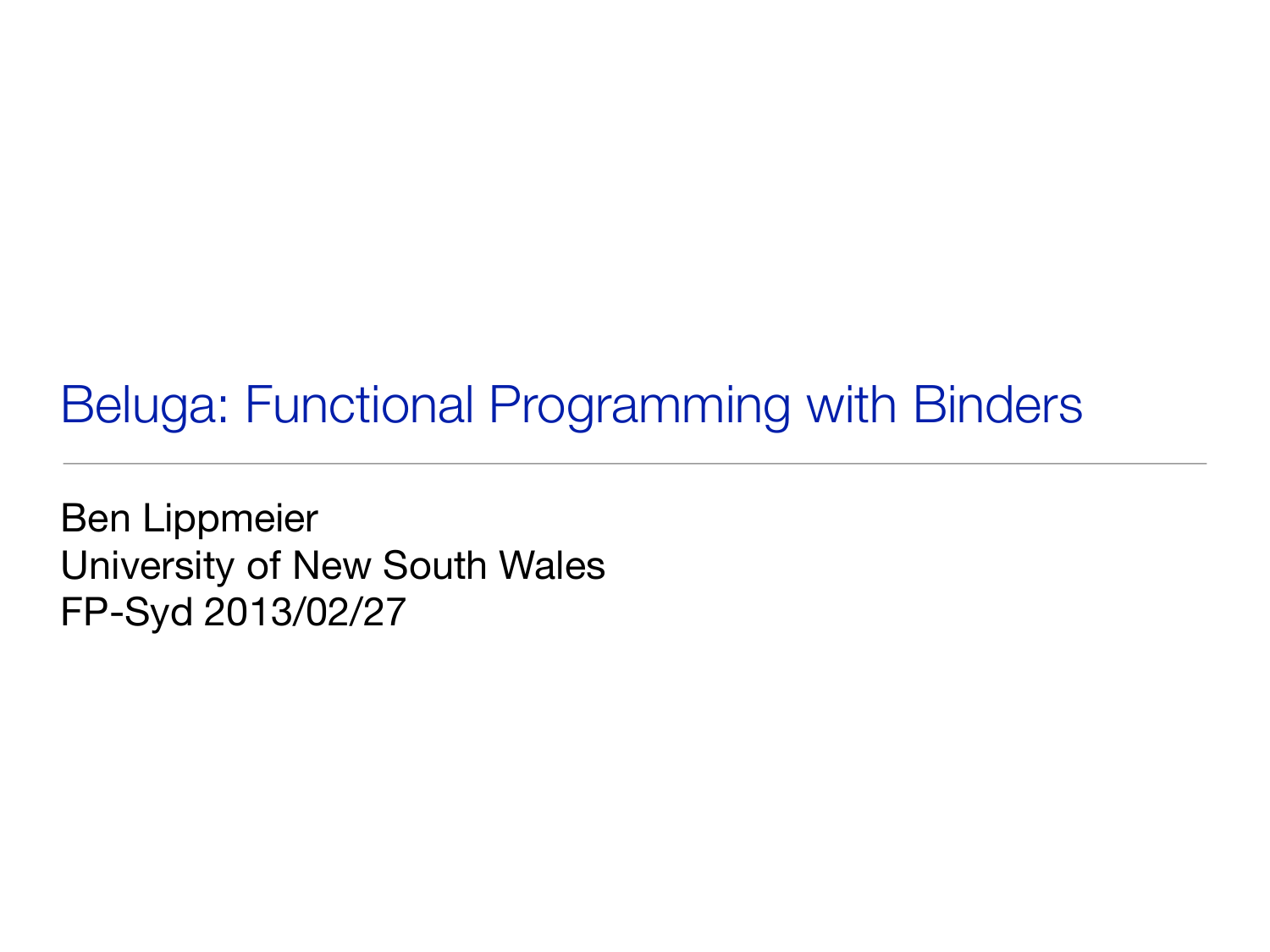

(CMU crowd)

- •[Carsten Schürmann](http://www.itu.dk/people/carsten/) •Frank Pfenning
- •Brigitte Pientka
- •Bob Harper
- •Roberto Virga •Dan Licata
- •Kevin Watkins
- •Peter Lee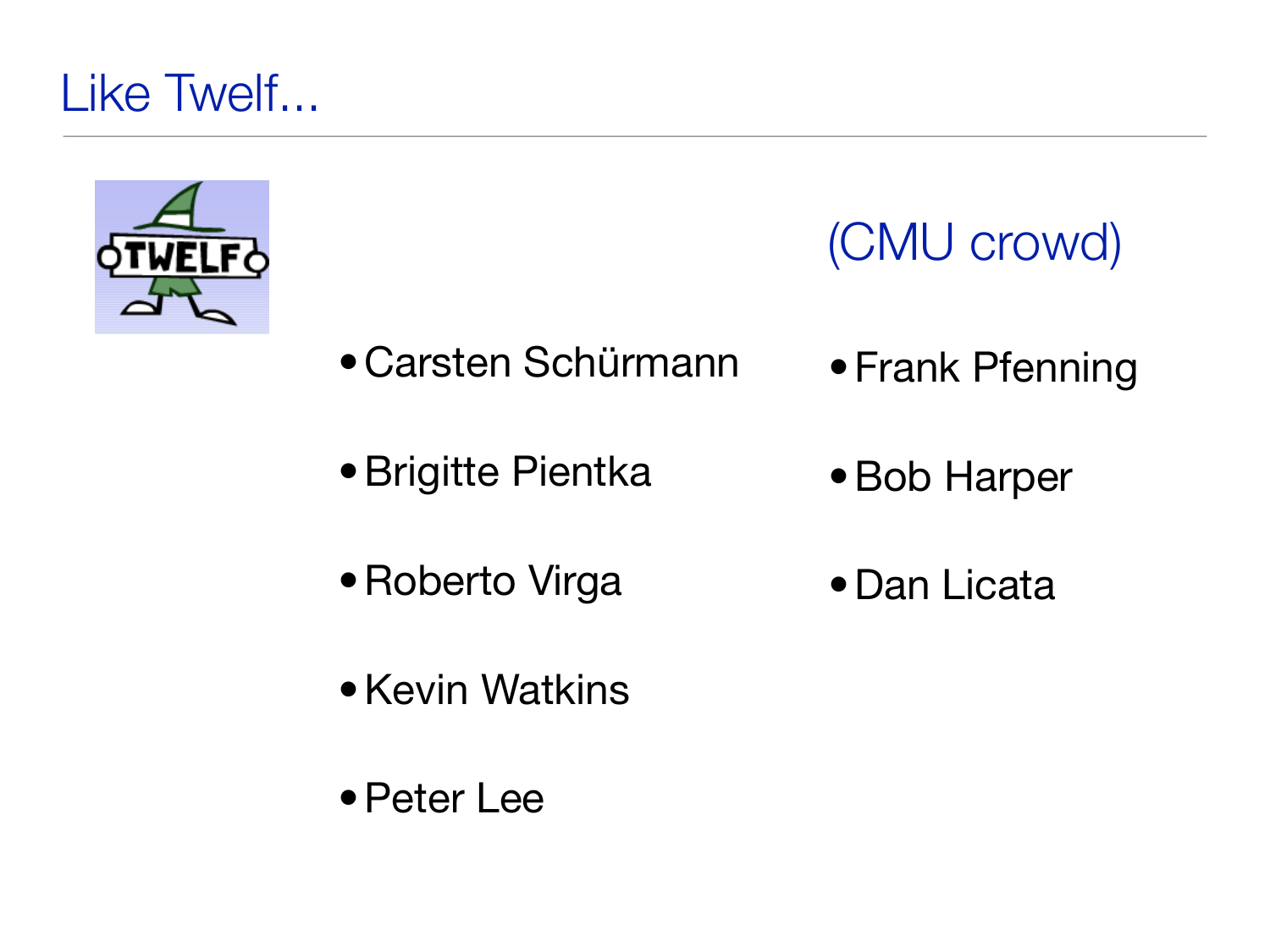tp : type. unit : tp. arrow :  $tp \rightarrow tp \rightarrow tp$ . tm : type. empty : tm. app : tm -> tm -> tm.  $lam : tp -> (tm -> tm) -> tm.$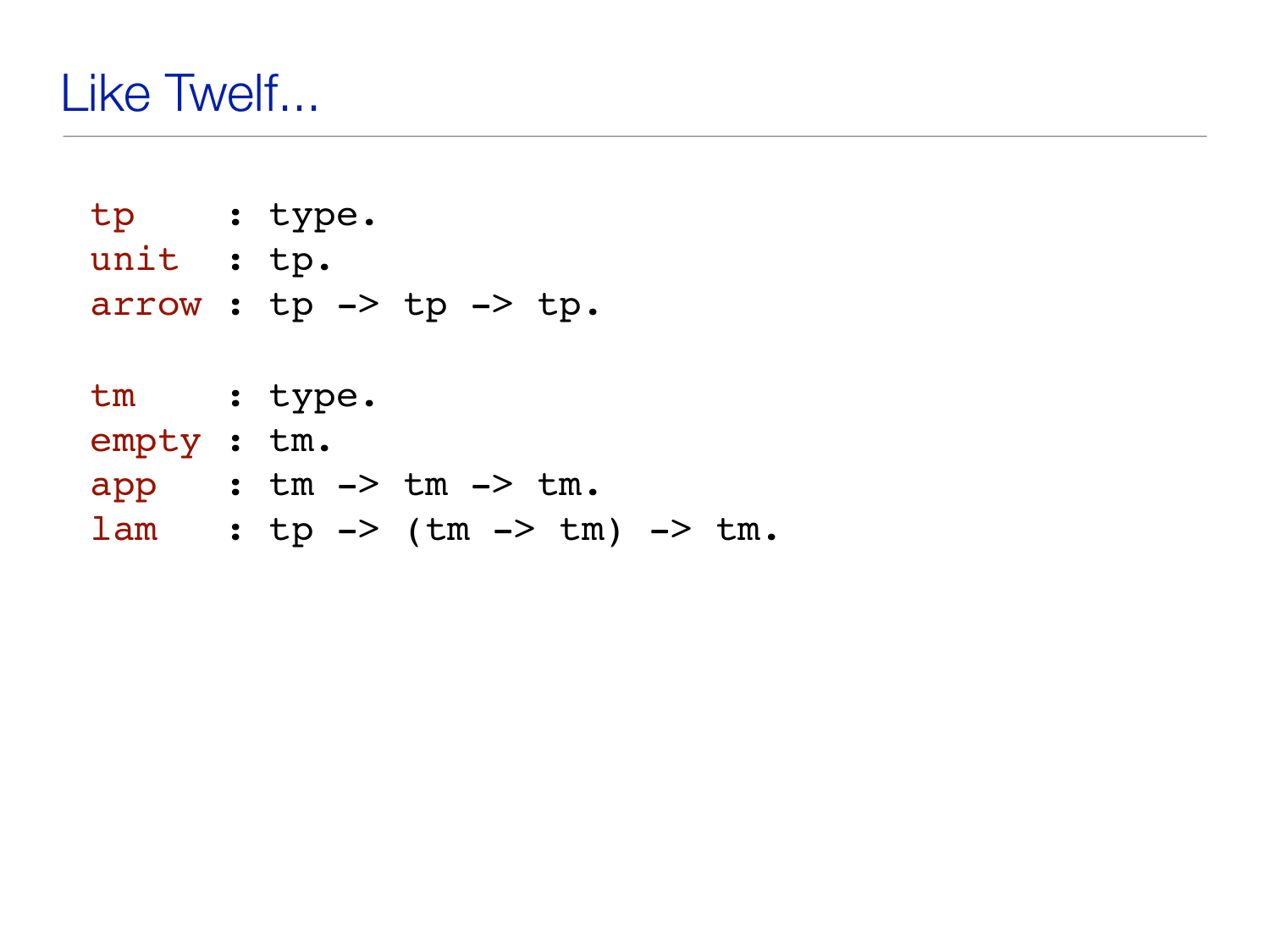of : tm -> tp -> type. of-empty : of empty unit.

of-app : of (app E1 E2) T  $\le$  - of E1 (arrow T2 T)  $<-$  of E2 T2.

of-lam : of (lam T2 ([x] E x)) (arrow T2 T)  $\langle - (x: tm\} of x T2 \rightarrow of (Ex) T).$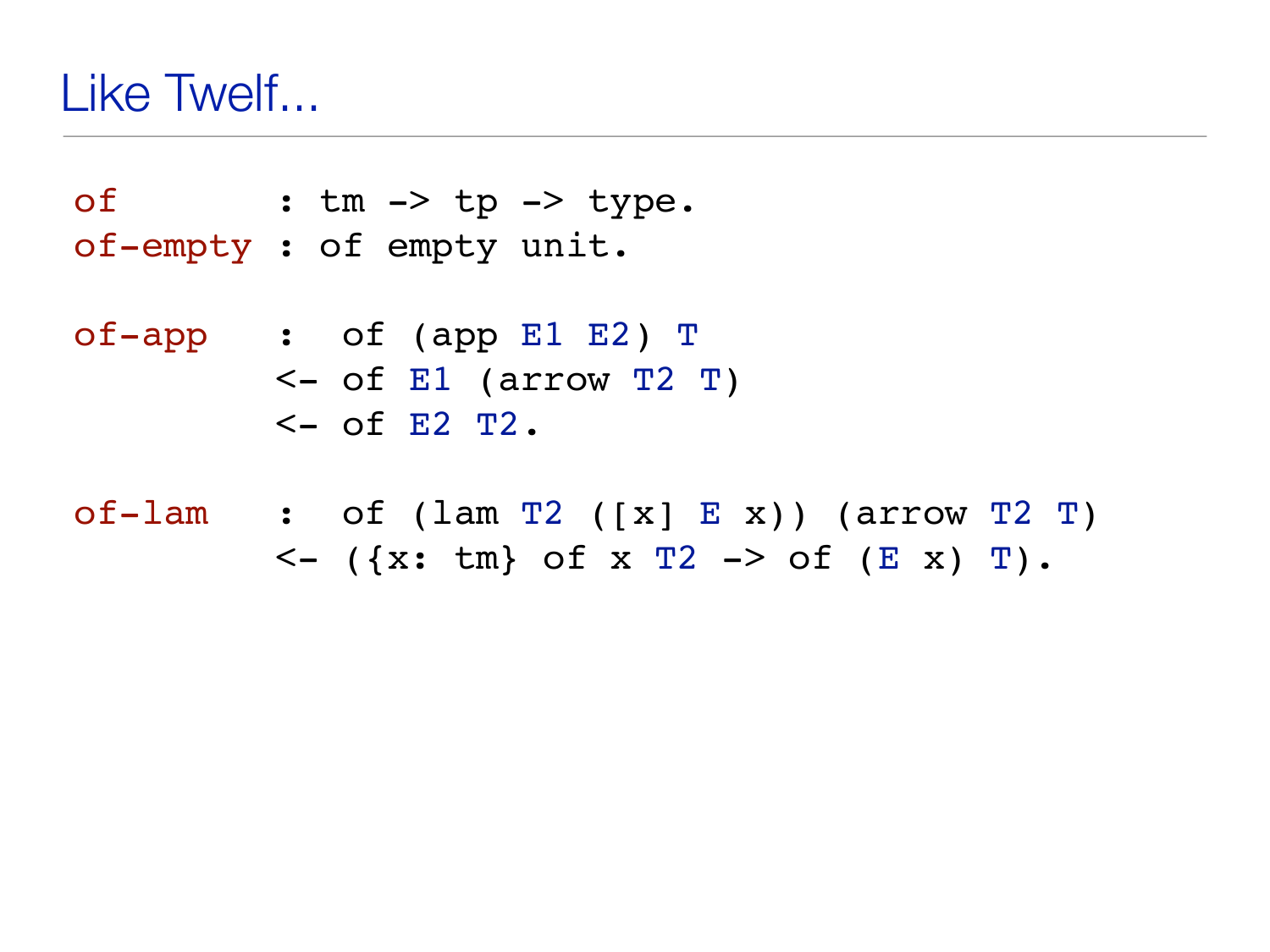of : tm -> tp -> type. of-empty : of empty unit.

- of-app : of (app E1 E2) T <- of E1 (arrow T2 T)  $\leq$  of E2 T2.
- of-lam : of (lam T2 ([x] E x)) (arrow T2 T)  $\langle - |$  ({x: tm} of x T2 -> of (E x) T).

# TE ⊢ E1 E2 :: T  $TE \vdash EI :: T2 \rightarrow T$  TE  $\vdash E2 :: T2$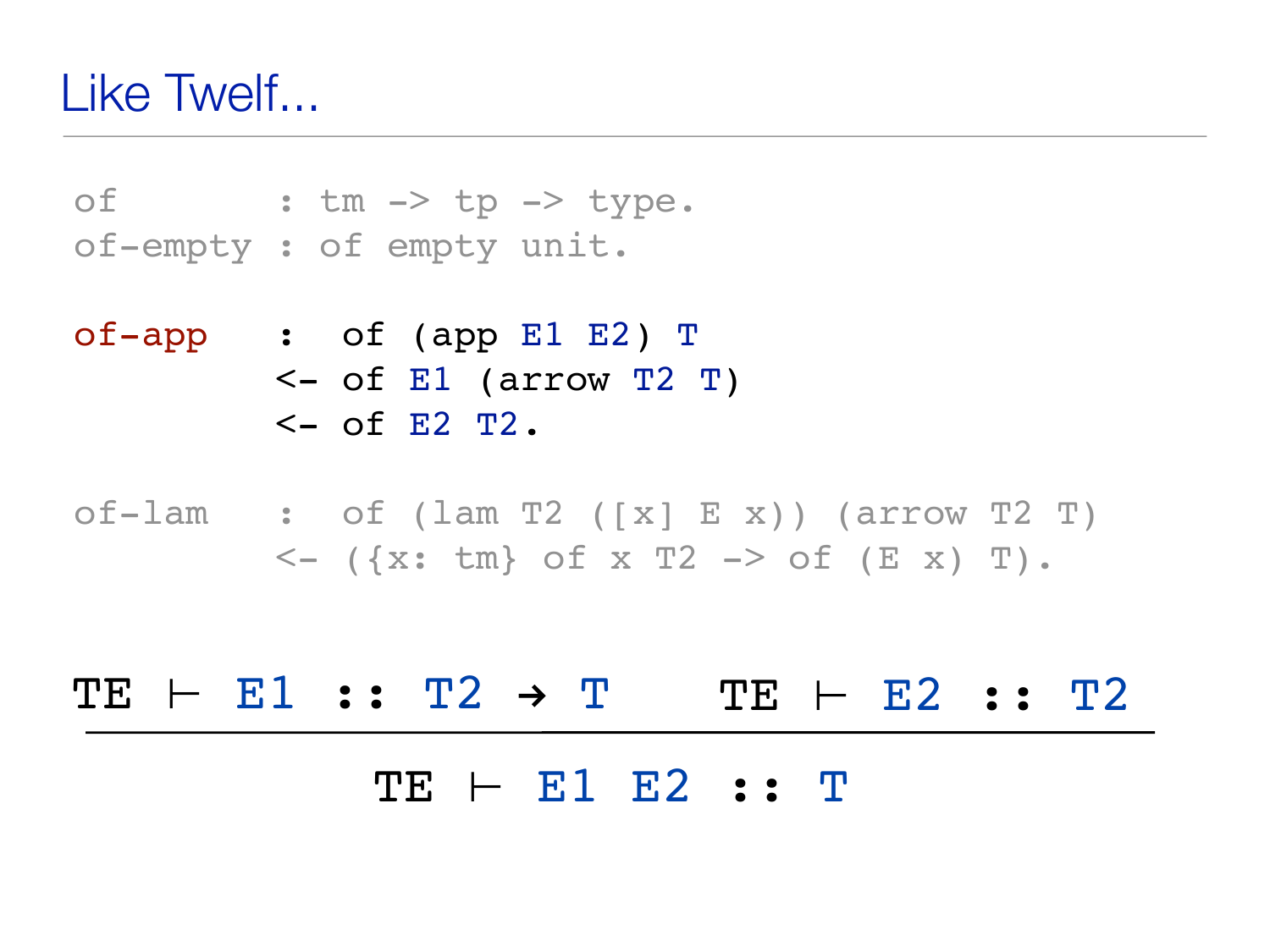of : tm -> tp -> type. of-empty : of empty unit.

of-app : of (app E1 E2) T <- of E1 (arrow T2 T)  $<-$  of E2 T2.

of-lam : of (lam T2 ([x] E x)) (arrow T2 T)  

$$
\leftarrow
$$
 ({x: tm} of x T2 -> of (E x) T).

TE, x : T2 ⊢ E :: T  $TE \vdash \lambda(x : T2) . E :: T2 \rightarrow T$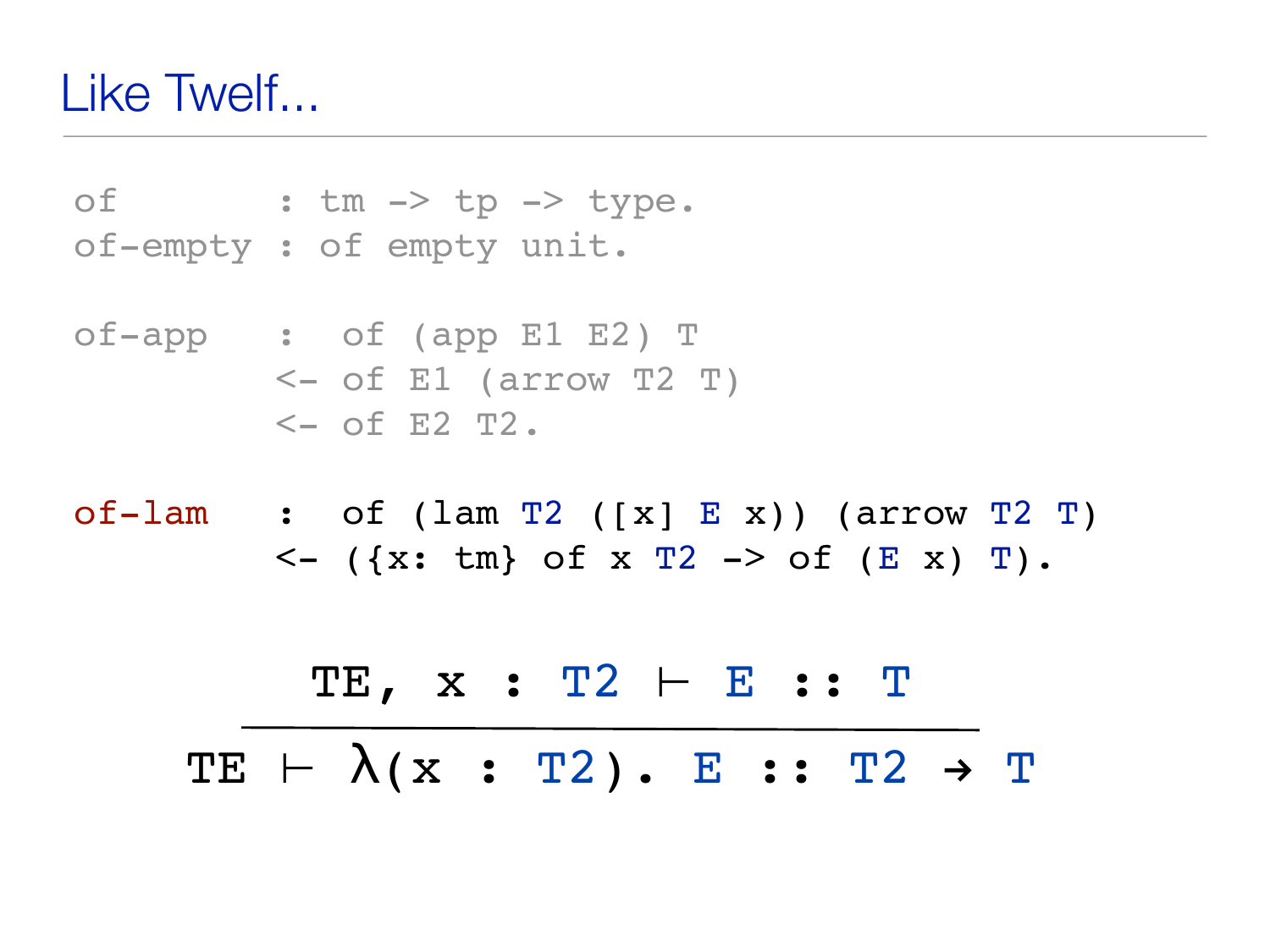step : tm -> tm -> type.

### step-app-1

- : step (app E1 E2) (app E1' E2)
- $\le$  step E1 E1'.

### step-app-2

- : step (app E1 E2) (app E1 E2')
- <- value E1
- <- step E2 E2'.

### step-app-beta

- : step (app (lam T2 ([x] E x)) E2) (E E2)
- <- value E2.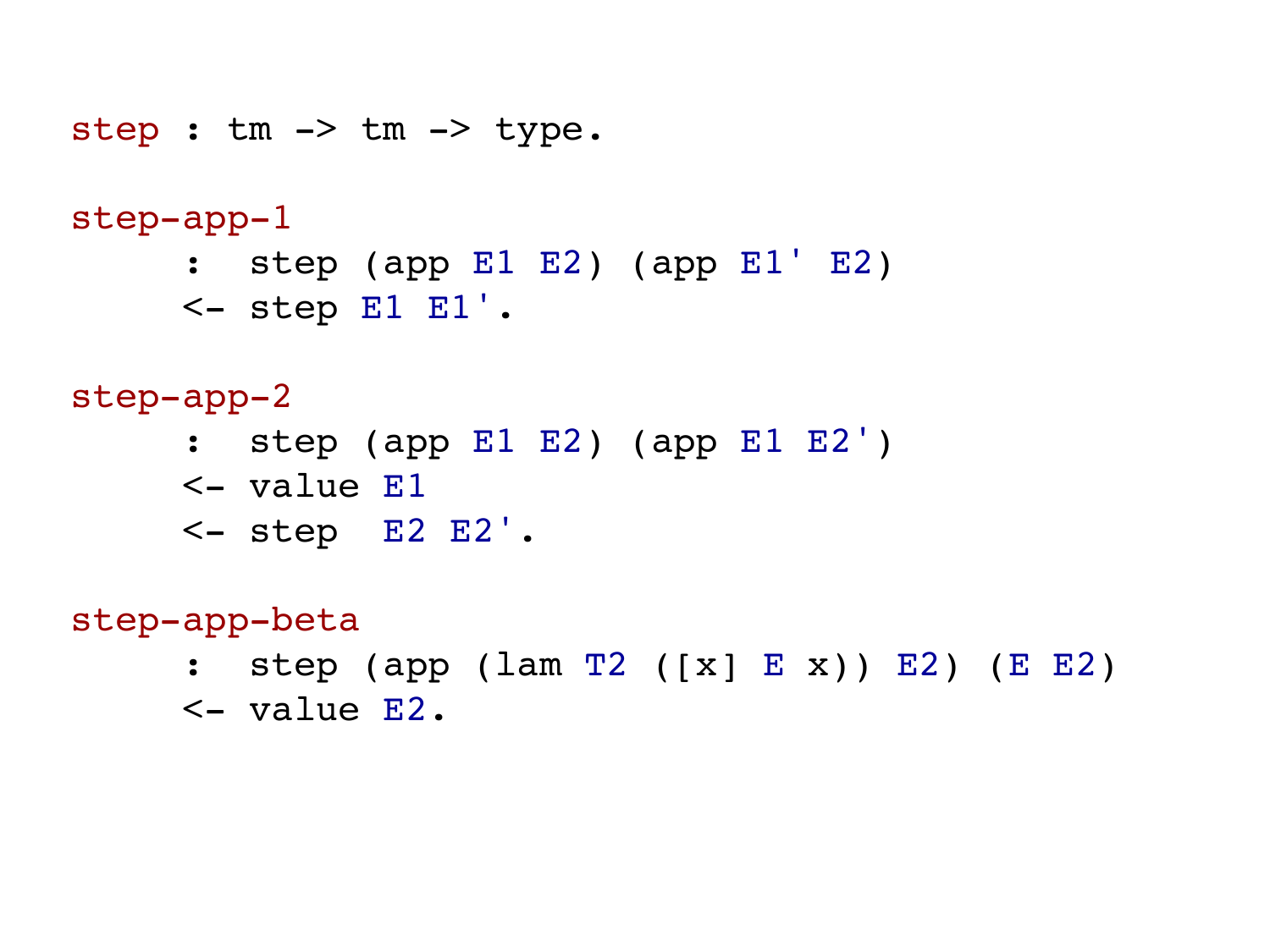```
pres : step E E' \rightarrow of E T \rightarrow of E' T \rightarrow type.
%mode pres +Dstep +Dof -Dof'. 
pres-app-1
  : pres (step-app-1 (DstepE1 : step E1 E1')) 
           (of-app (DofE2 : of E2 T2) 
                    (DofE1 : of E1 (arrow T2 T))) 
           (of-app DofE2 DofE1') 
  <- pres DstepE1 DofE1 (DofE1' : of E1' (arrow T2 T)). 
pres-app-2
  : pres (step-app-2 (DstepE2 : step E2 E2') (DvalE1 : value E1)) 
           (of-app (DofE2 : of E2 T2) 
                    (DofE1 : of E1 (arrow T2 T))) 
           (of-app DofE2' DofE1) 
  <- pres DstepE2 DofE2 (DofE2' : of E2' T2). 
pres-app-beta
  : pres (step-app-beta (Dval : value E2)) 
           (of-app (DofE2 : of E2 T2) 
                    (of-lam (([x] [dx] DofE x dx) 
                             : {x : tm} {dx : of x T2} of (E x) T))) 
           (DofE E2 DofE2). 
%worlds () (preserv _ _ _).
%total D (preserv D _ _).
```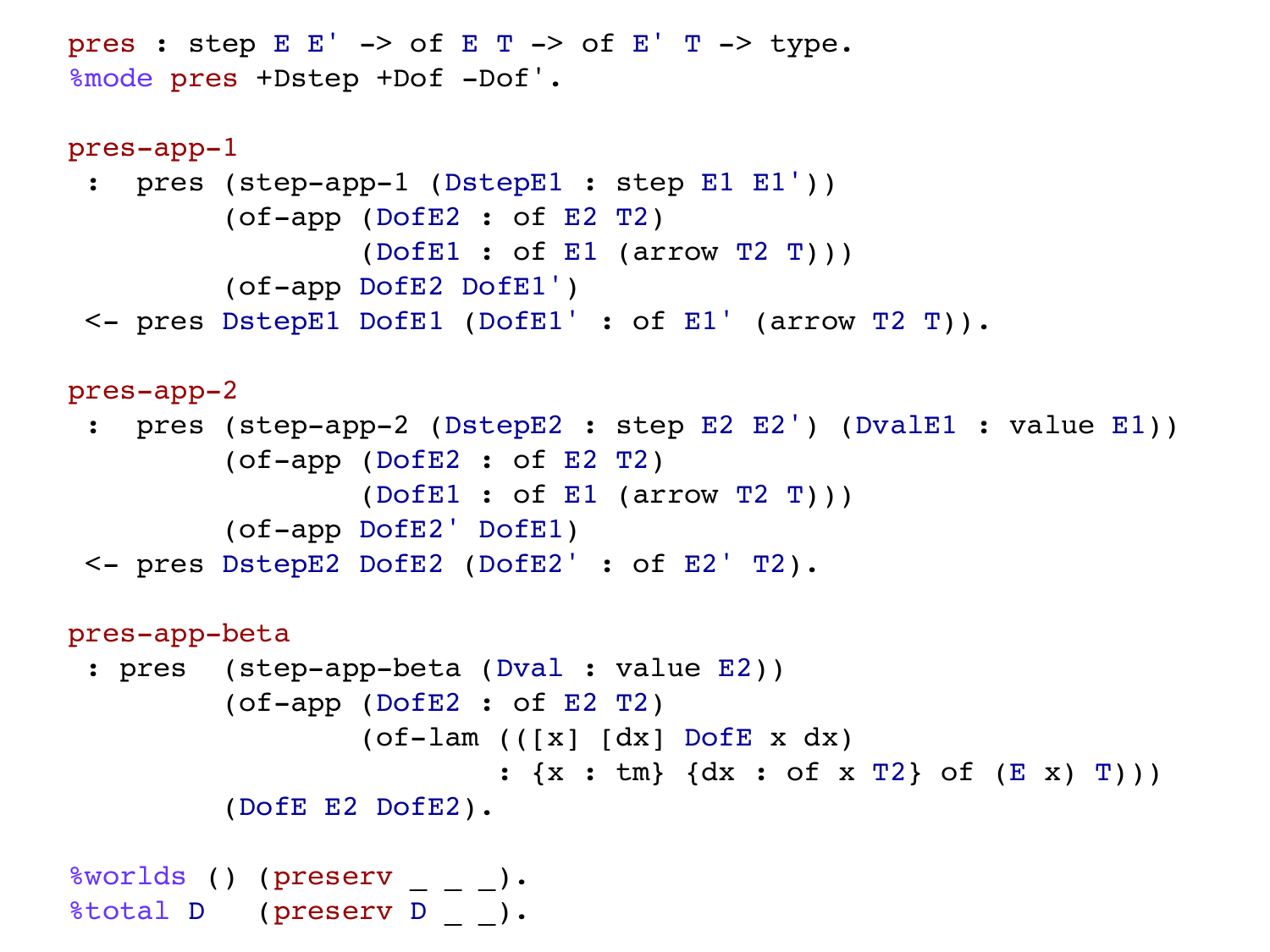## People at McGill University (Montreal, Canada)



**Brigitte Pientka**





Andreas Abel Joshua Dunfield



Mathieu Boespflug



Andrew Cave

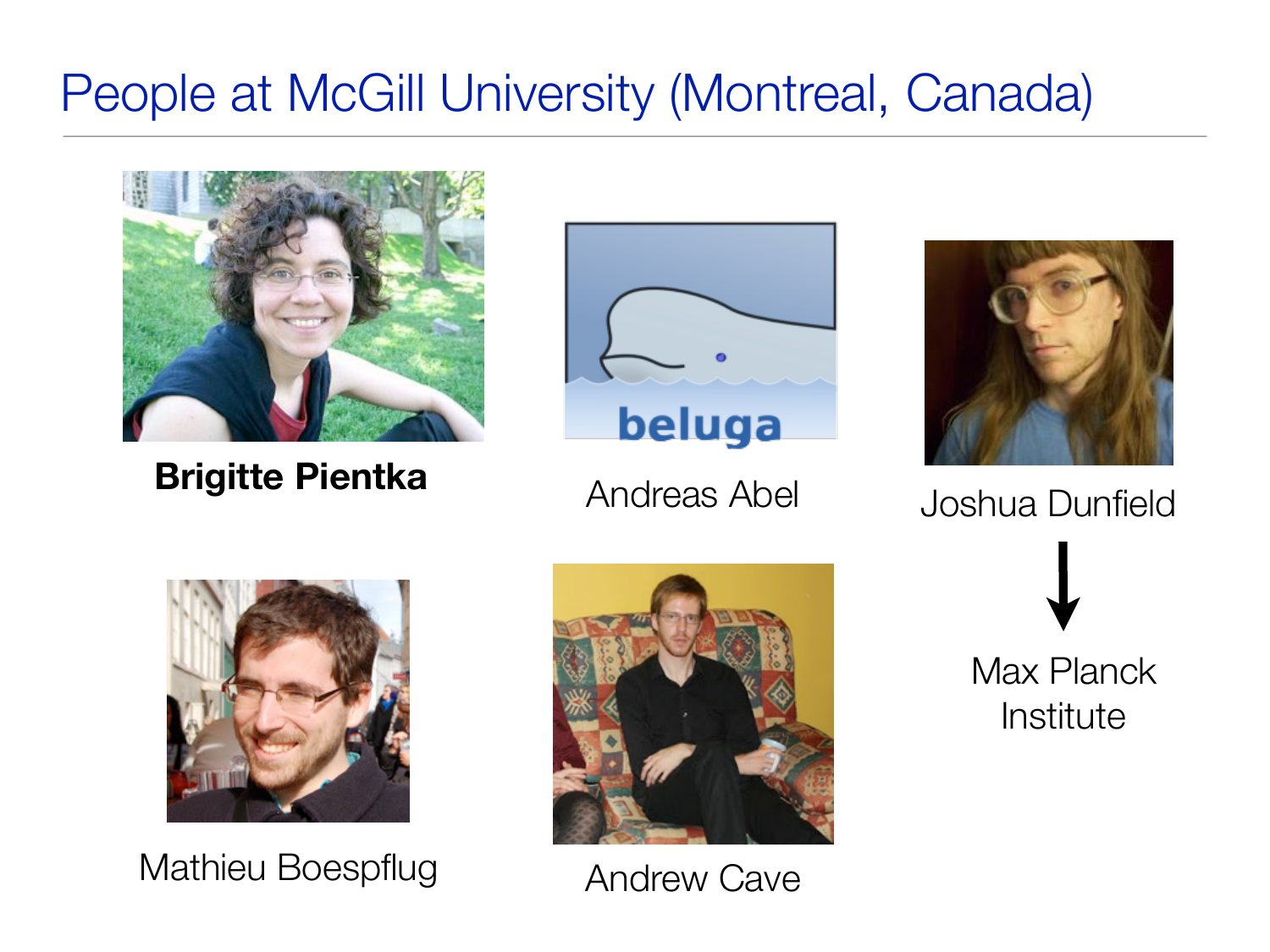- tp : type. %name tp T.
- tm : type. %name tm M.

```
arr : tp \rightarrow tp \rightarrow tp.
```
- app : tm -> tm -> tm.
- $lam : tp -> (tm -> tm) -> tm.$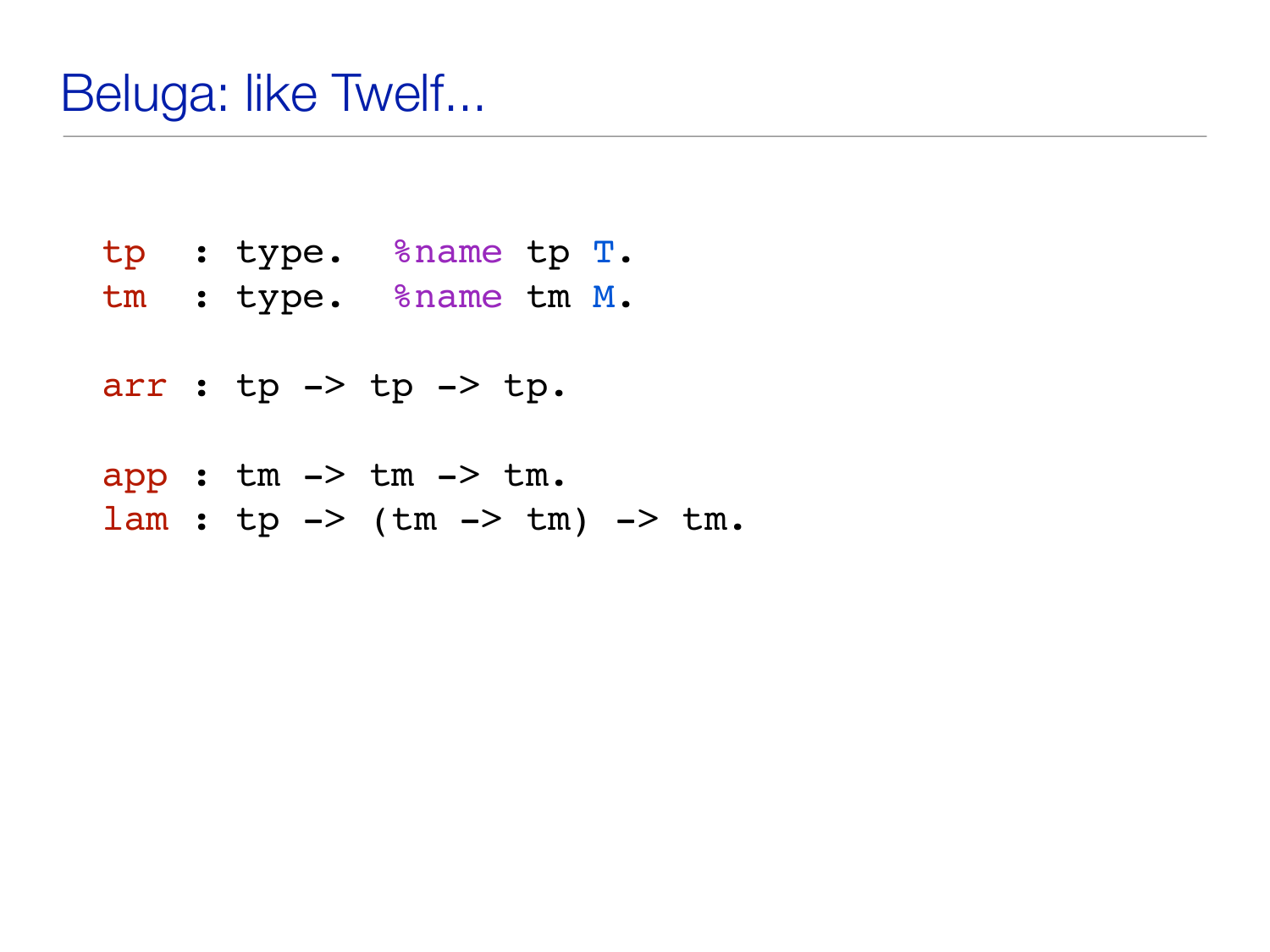### Beluga: like Twelf... but Functional (not Relational)

```
has type : tm \rightarrow tp \rightarrow type.
%name has_type D.
```
is app : has type E1 (arr T1 T2) -> has type E2 T1  $\rightarrow$  has type (app E1 E2) T2.

is lam : ( $\{x:tm\}$  has type x T1 -> has type (E x) T2)  $\Rightarrow$  has type (lam T1 (\x. E x)) (arr T1 T2).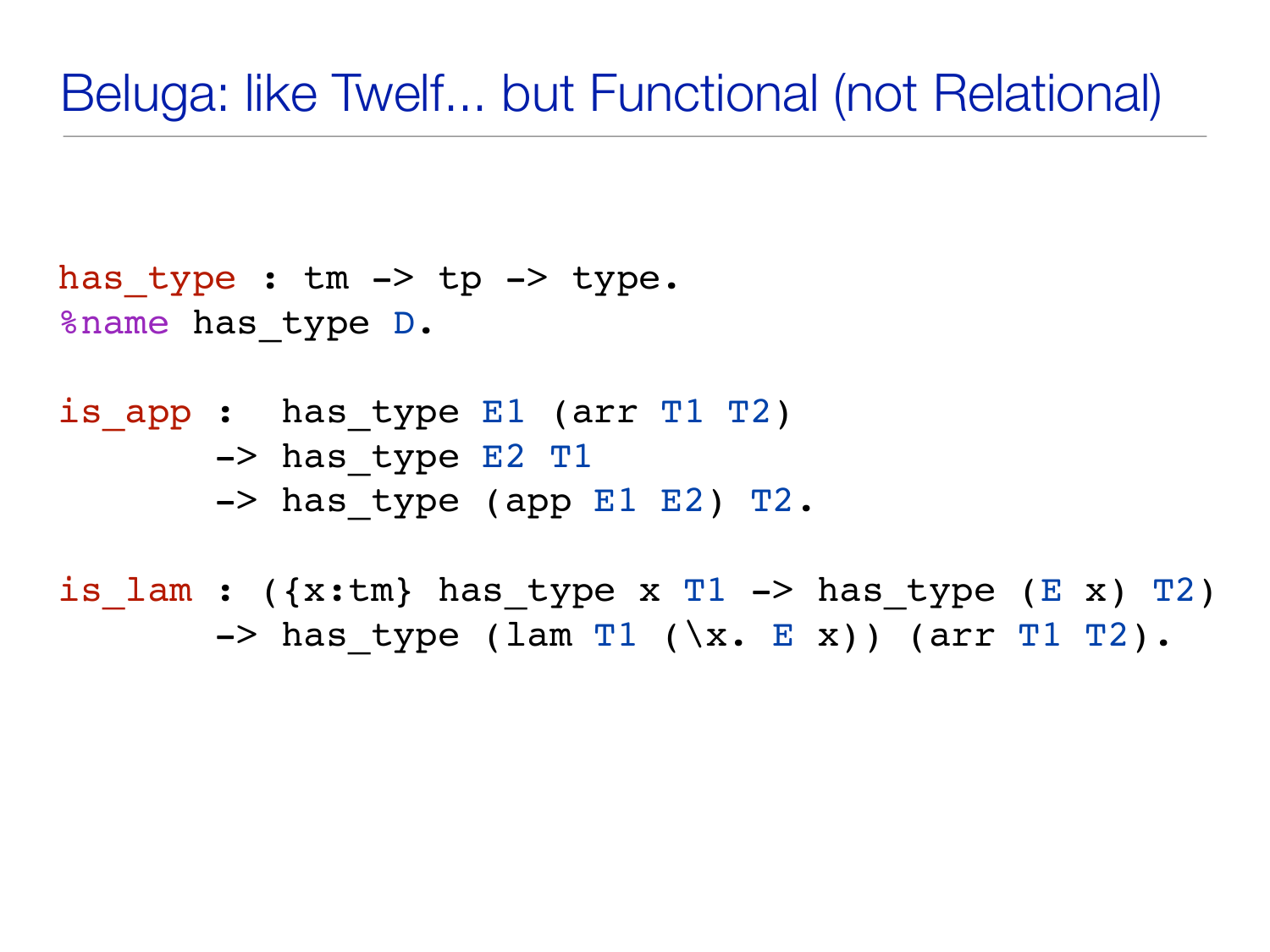## Beluga: like Twelf... but Functional (not Relational)

```
has type : tm \rightarrow tp \rightarrow type.
%name has_type D.
```
is app : has type E1 (arr T1 T2) -> has type E2 T1  $\rightarrow$  has type (app E1 E2) T2.

is lam : ( $\{x:tm\}$  has type x T1 -> has type (E x) T2)  $\Rightarrow$  has type (lam T1 (\x. E x)) (arr T1 T2).

 $\lambda(x : T1)$ . E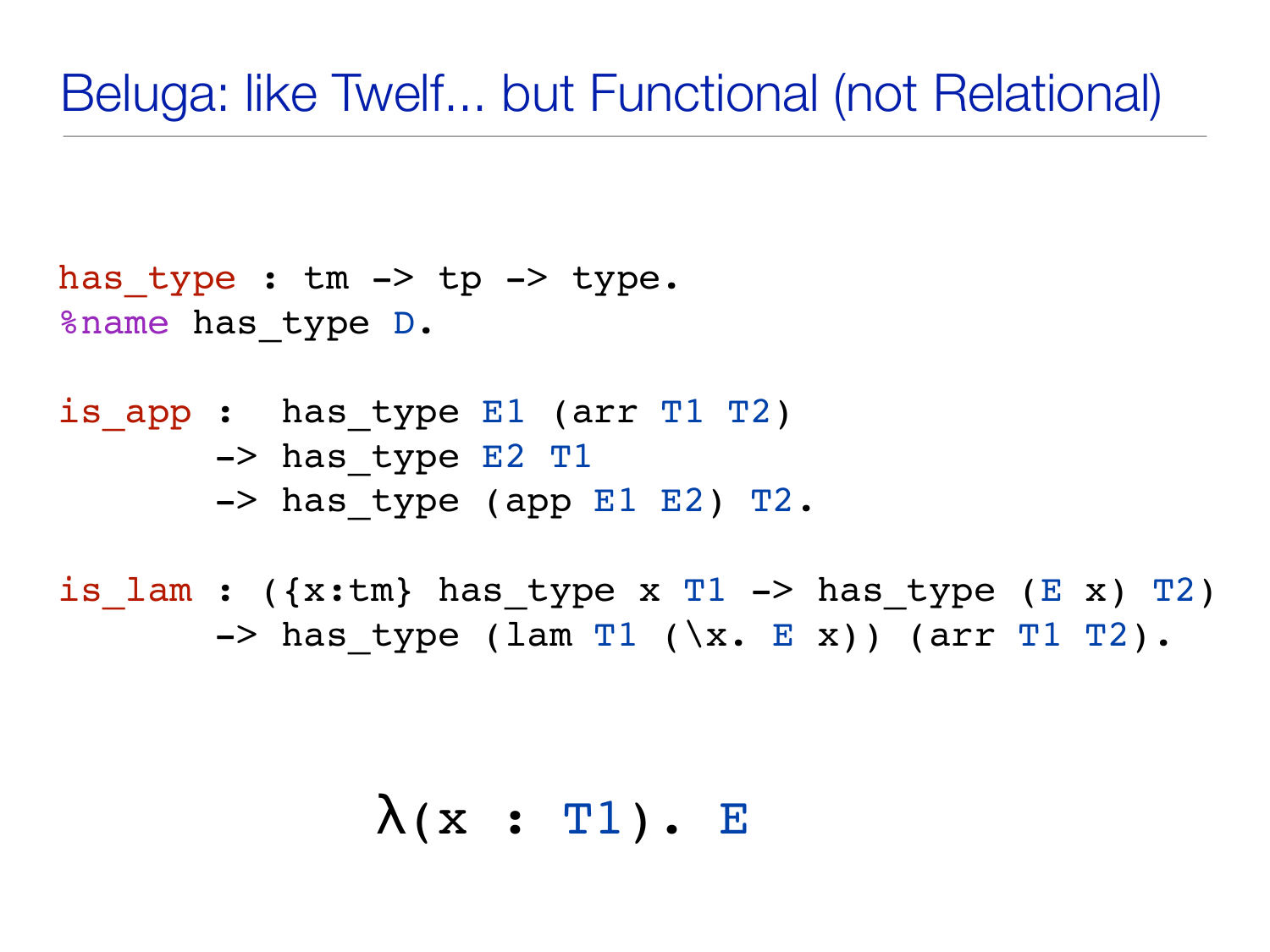step : tm -> tm -> type. %name step S.

s app1 : step E1 E1'  $\Rightarrow$  step (app E1 E2) (app E1' E2).

s app2 : value E1 -> step E2 E2'  $\text{--}$  step (app E1 E2) (app E1 E2').

s app3 : value E2  $\Rightarrow$  step (app (lam T (\x. E1 x)) E2) (E1 E2).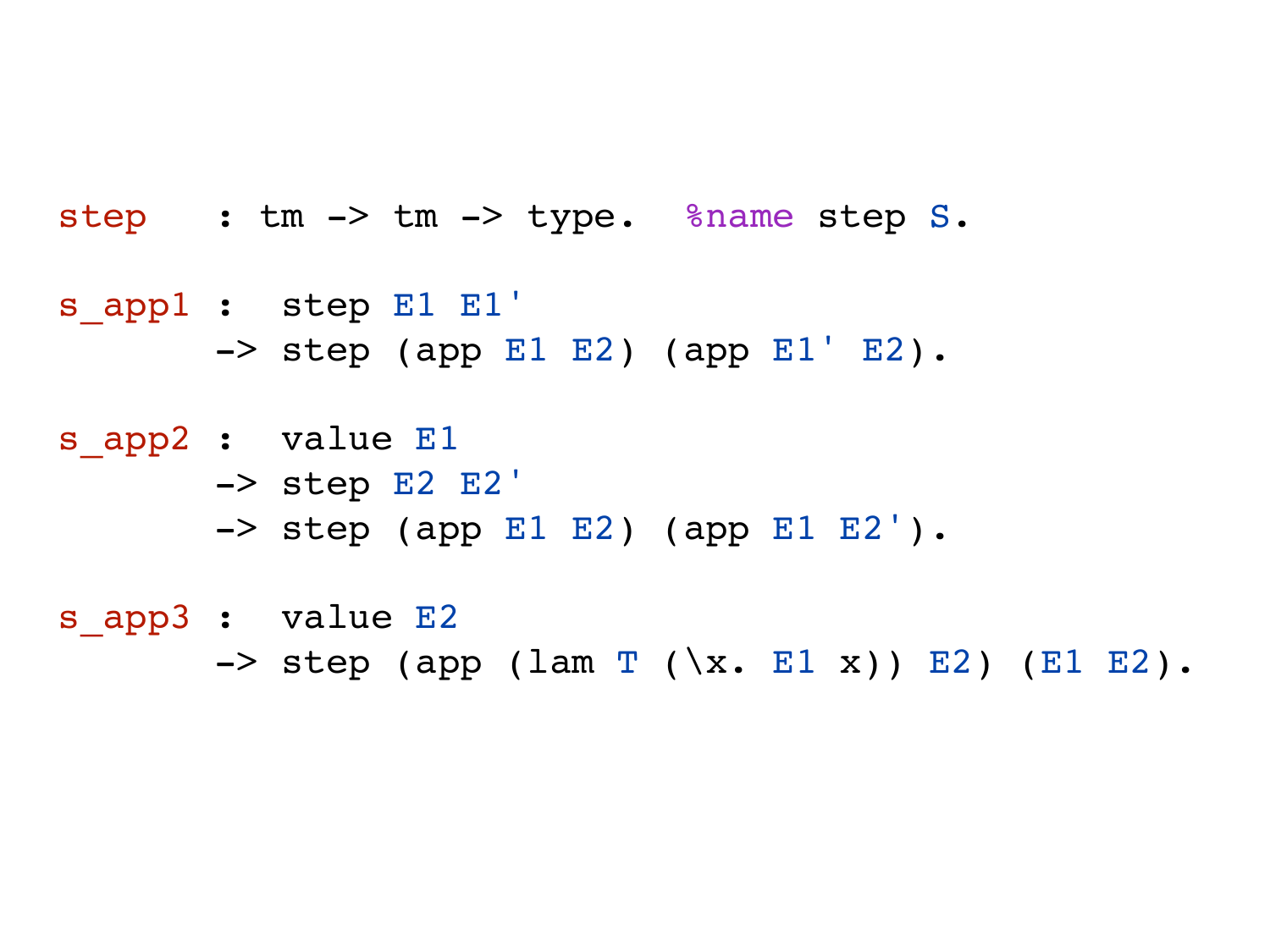```
rec pres : [. has_type E T] -> [. step E E'] 
        \rightarrow [. has type E' T]
= fn d => fn s =>
   case s of
    | [. s_app1 S1] =>
     let [ .  is app D1 D2 ] = d in
     let [. D1'] = pres [. D1] [. S1]
      in [. is_app D1' D2]
    | [. s_app2 V S2] =>
     let [ .  is app D1 D2 ] = d in
     let [. D2'] = pres [. D2] [. S2]
      in [. is_app D1 D2']
    | [. s_app3 V] =>
     let [. is_app (is_lam (\x. (\d. (D1 x d)))) D2] = d
      in [. (D1 _ D2)]
```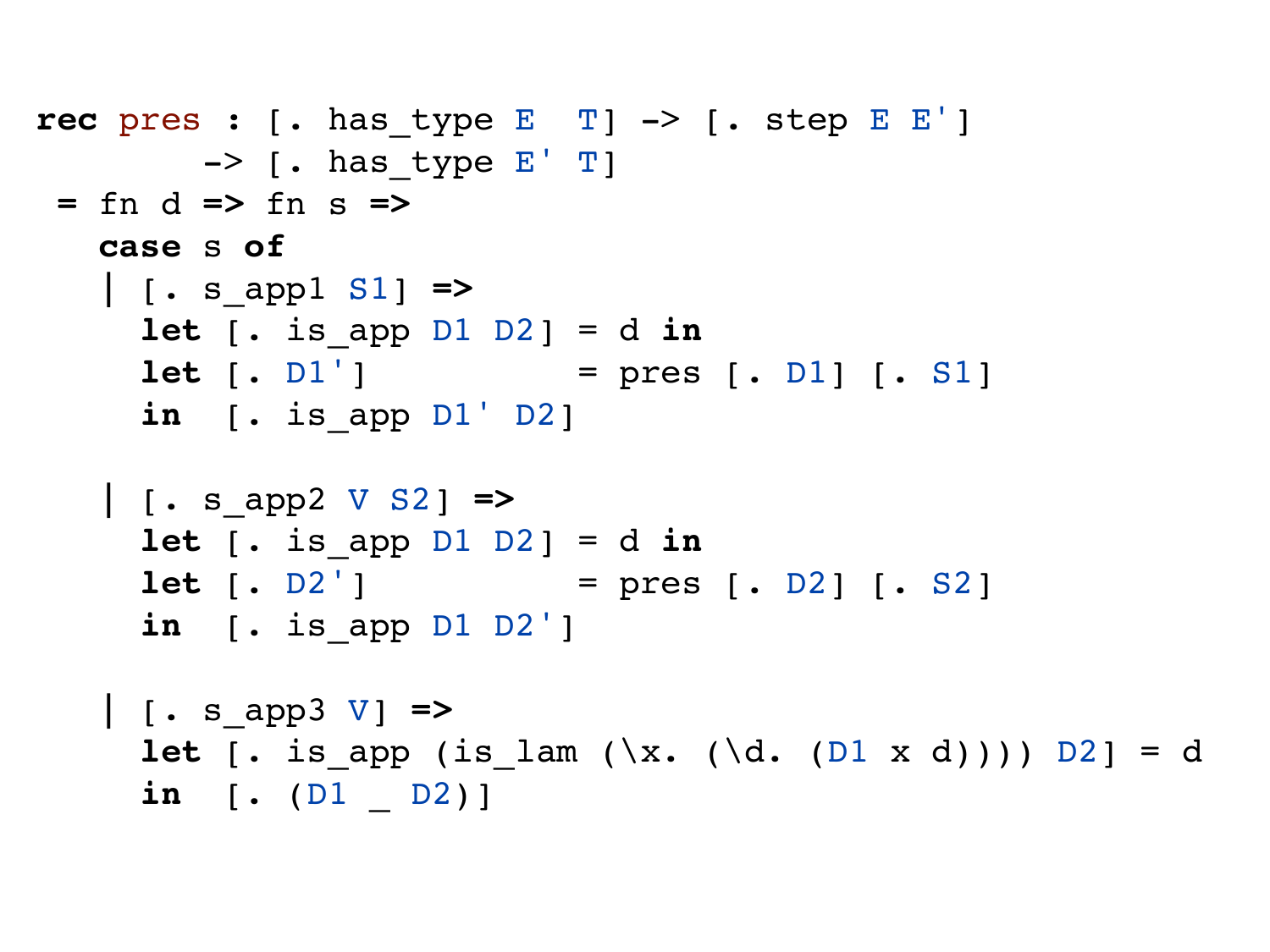```
tm : type.
lam : (tm \rightarrow tm) \rightarrow tm.
app : tm -> tm -> tm.
```

```
schema ctx = tm;
```

```
datatype Clos : ctype 
 = Cl : (g:ctx) [g, x:tm \t m]\rightarrow (\lceil q \cdot \text{tm} \rceil \rightarrow \text{Clos})
          -> Clos;
```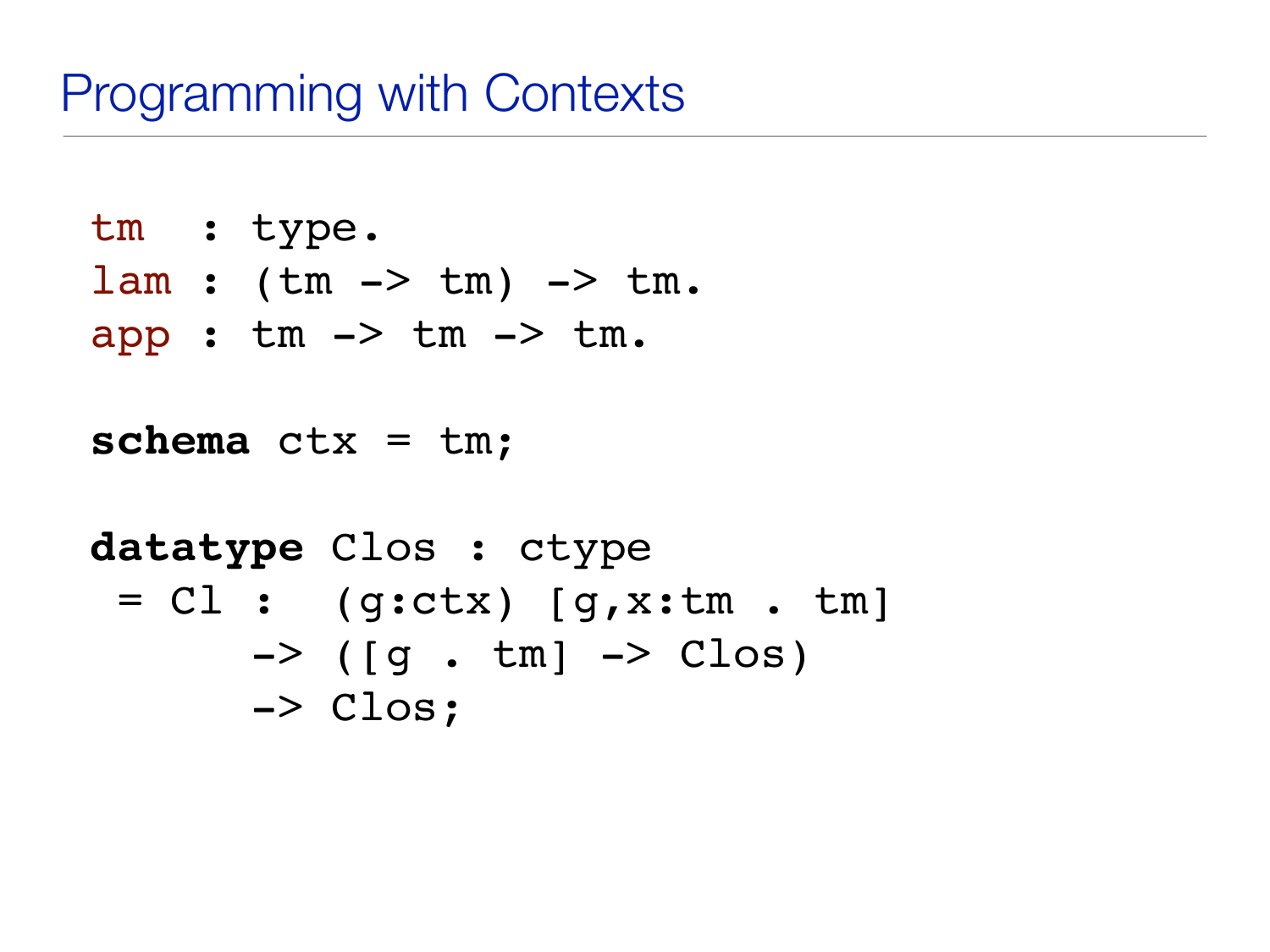```
datatype Clos : ctype 
 = Cl : (g:ctx) [g, x:tm.tm] -> ([g.tm] -> Clos) -> Clos;
```

```
rec reduce : (g:ctx) [g. tm] -> ([g. tm] -> Clos) -> Clos
= fn e => fn env 
=> case e of
    | [g. #p ..] => env [g. #p ..]
    | [g. lam (\x. E .. x)] => Cl [g, x:tm. E .. x] env
    | [g. app (E1 ..) (E2 ..)]
    => case reduce [g. E1 ..] env of
      | Cl [h, x:tm. E .. x] env'
      => let v = reduce [g. E2 ..] env 
         in reduce [h, x:tm. E .. x]
                   (fn var => case var of
                     | [h, x : tm. x] => v
                     | [h, x : tm. #p ..] => env' [h . #p ..]);
```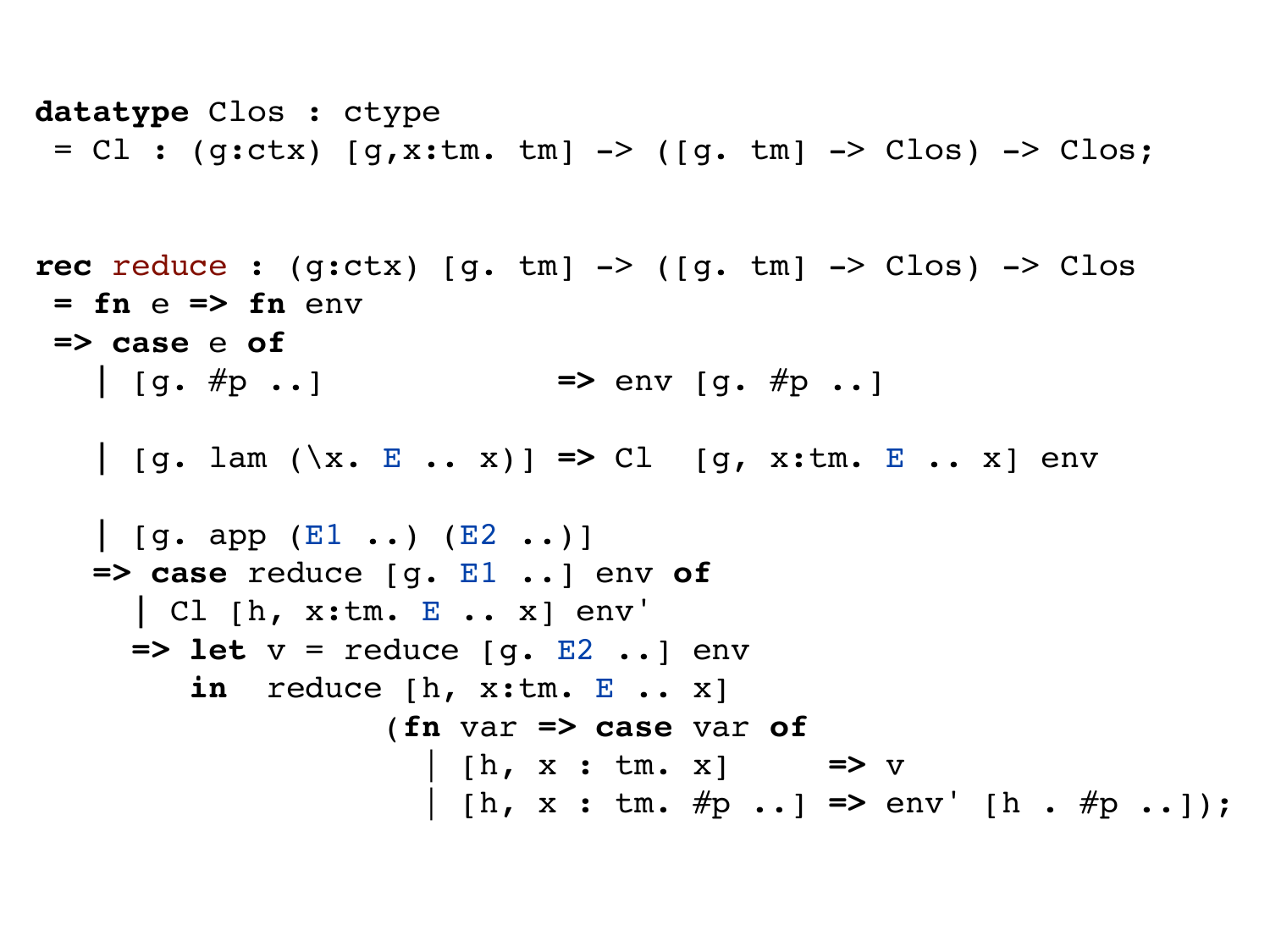$$
\lambda(x : T1). E
$$

**datatype** Clos : ctype =  $Cl$  : (g:ctx)  $[g, x:tm.tm]$  -> ( $[g.tm]$  ->  $Clos$ ) ->  $Clos$ ;

```
rec reduce : (g:ctx) [g. tm] -> ([g. tm] -> Clos) -> Clos
= fn e => fn env 
=> case e of
    | [g. #p ..] => env [g. #p ..]
    | [g. lam (\x. E .. x)] => Cl [g, x:tm. E .. x] env
    | [g. app (E1 ..) (E2 ..)]
    => case reduce [g. E1 ..] env of
      | Cl [h, x:tm. E .. x] env'
      => let v = reduce [g. E2 ..] env 
         in reduce [h, x:tm. E .. x]
                   (fn var => case var of
                     | [h, x : tm. x] => v
                     | [h, x : tm. #p ..] => env' [h . #p ..]);
```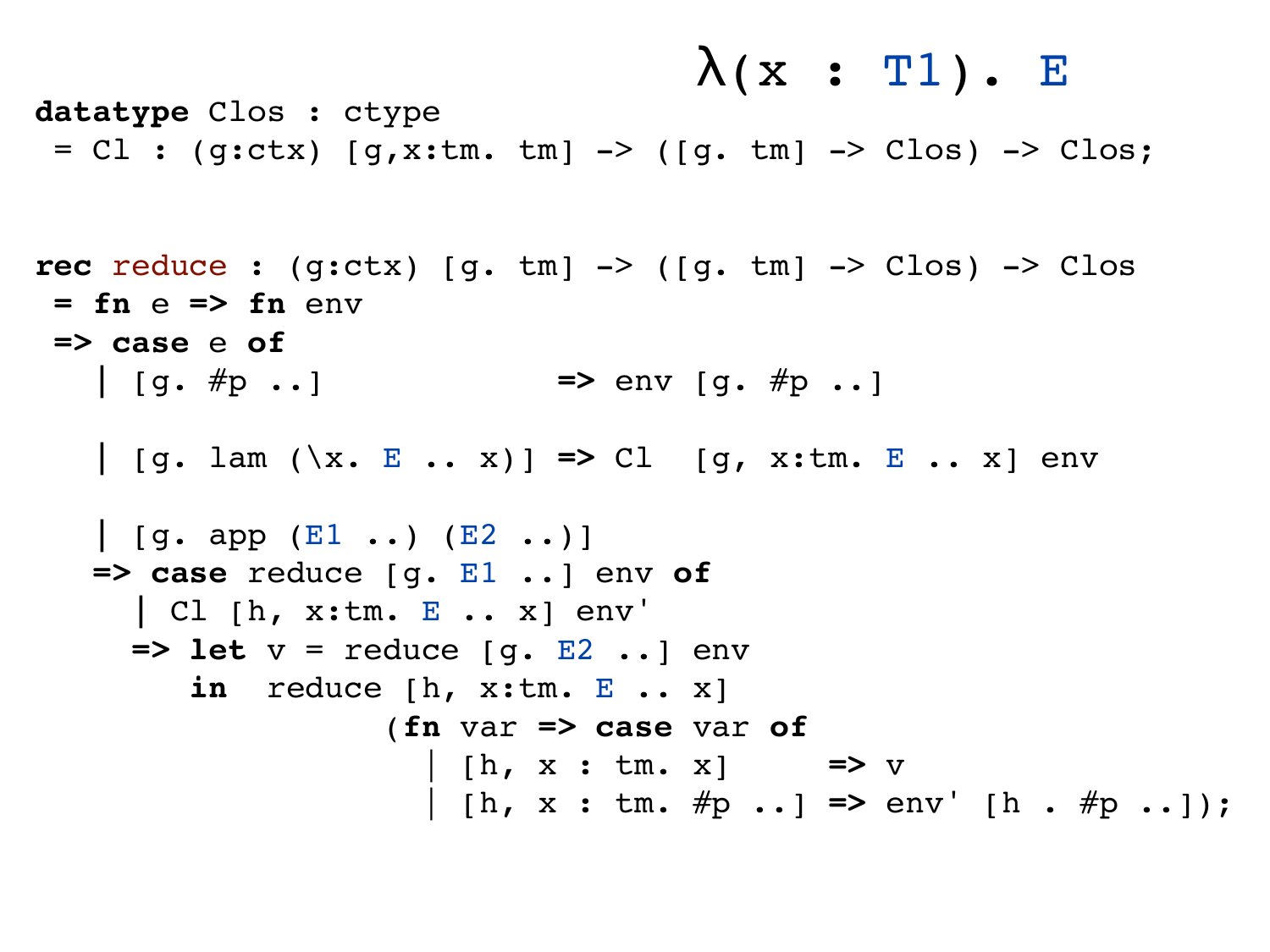- Cleaner than Twelf (functional rather than relational).
- Direct support for programming with binders and contexts.
- Looks promising for formalising programming languages.
- They have a coverage checker, but no totality checker yet.
- Diverging expressions can be written in the "proof language."
- Mentions of automated prover tactics on the web, but no implementation yet.
- Active project, last release 7/2/2013